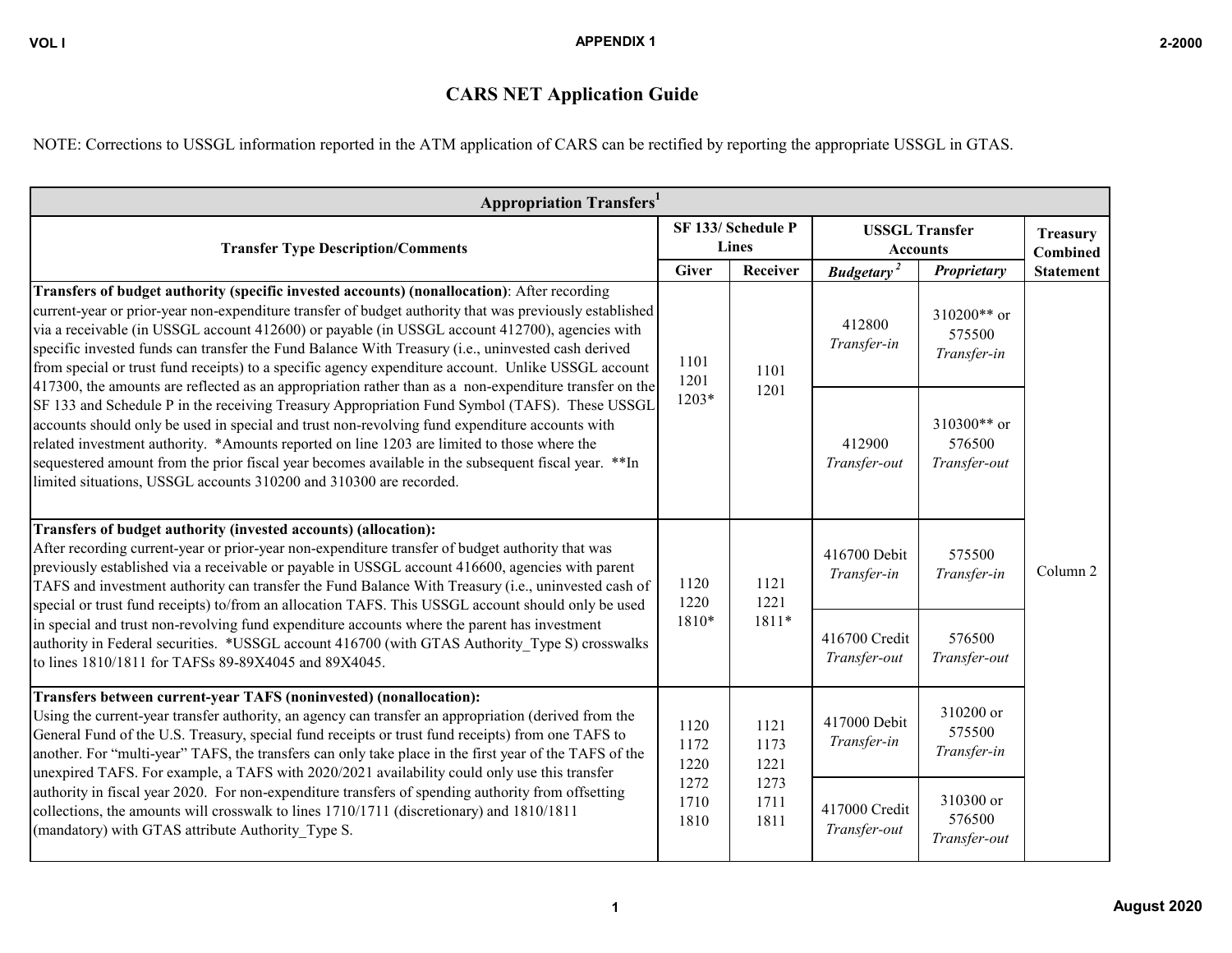| <b>Appropriation Transfers</b>                                                                                                                                                                                                                                                                                                                                                                                                                                       |              |                             |                                          |                        |                                    |
|----------------------------------------------------------------------------------------------------------------------------------------------------------------------------------------------------------------------------------------------------------------------------------------------------------------------------------------------------------------------------------------------------------------------------------------------------------------------|--------------|-----------------------------|------------------------------------------|------------------------|------------------------------------|
| <b>Transfer Type Description/Comments</b>                                                                                                                                                                                                                                                                                                                                                                                                                            |              | SF 133/ Schedule P<br>Lines | <b>USSGL Transfer</b><br><b>Accounts</b> |                        | <b>Treasury</b><br><b>Combined</b> |
|                                                                                                                                                                                                                                                                                                                                                                                                                                                                      | <b>Giver</b> | Receiver                    | <b>Budgetary</b>                         | Proprietary            |                                    |
| Transfers of invested balances (nonallocation):<br>Using the current-year or prior-year transfer authority that previously established a receivable (in<br>USSGL account 417100) or payable (in USSGL account 417200), agencies with invested funds can<br>transfer budget authority to other funds. Unlike USSGL accounts 412800 and 412900, the amount is<br>reflected as a non-expenditure transfer rather than as an appropriation on the SF 133 and Schedule P. | 120<br>1220  | 1121<br>1221                | 417300 Debit<br>Transfer-in              | 575500<br>Transfer-in  |                                    |
| These USSGL accounts should only be used in special and trust non-revolving fund expenditure<br>accounts with related investment authority in the giver (originating) TAFS. *USSGL account 417300<br>(with GTAS Authority Type S) crosswalks to lines 1810 for TAFS 89X4045 and 1711 for TAFS<br>96X3123.                                                                                                                                                            | 1810*        | $1711*$                     | 417300 Credit<br>Transfer-out            | 576500<br>Transfer-out | Column 3                           |
| Transfers of budget authority (noninvested) (allocation):                                                                                                                                                                                                                                                                                                                                                                                                            |              |                             |                                          | $310200 \text{ or }$   |                                    |

| Transfers of budget authority (noninvested) (allocation):<br>Using general transfer authority, agencies can transfer budget authority to/from a parent TAFS without<br>investment authority to/from an allocation TAFS. If the budget authority is an appropriation, record<br>1120<br>1220<br>GTAS Authority Type P. If the budget authority is spending authority from offsetting collections,<br>record GTAS Authority Type S. Allocation TAFS that carry the agency three-digit agency identifier |              | 1121<br>1221<br>1711 | 417500 Debit<br>Transfer-in   | 310200 or<br>575500<br>Transfer-in  |                     |
|-------------------------------------------------------------------------------------------------------------------------------------------------------------------------------------------------------------------------------------------------------------------------------------------------------------------------------------------------------------------------------------------------------------------------------------------------------------------------------------------------------|--------------|----------------------|-------------------------------|-------------------------------------|---------------------|
| code followed by a dash and another three-digit agency identifier code are in this category.                                                                                                                                                                                                                                                                                                                                                                                                          | 1710<br>1810 | 1811                 | 417500 Credit<br>Transfer-out | 310300 or<br>576500<br>Transfer-out | Column <sub>2</sub> |
| Transfers of exercised borrowing authority (applies to USDA only):<br>Using the current-year transfer authority, an agency can transfer exercised borrowing authority from<br>one TAFS to another. This situation is limited to USDA where TAFS 012X4336 is transferring<br>exercised borrowing authority to other USDA TAFSs.                                                                                                                                                                        | 1410         | 1122<br>1222         | 417400 Debit<br>Transfer-in   | 575500<br>Transfer-in               |                     |
|                                                                                                                                                                                                                                                                                                                                                                                                                                                                                                       |              |                      | 417400 Credit<br>Transfer-out | 576500<br>Transfer-out              |                     |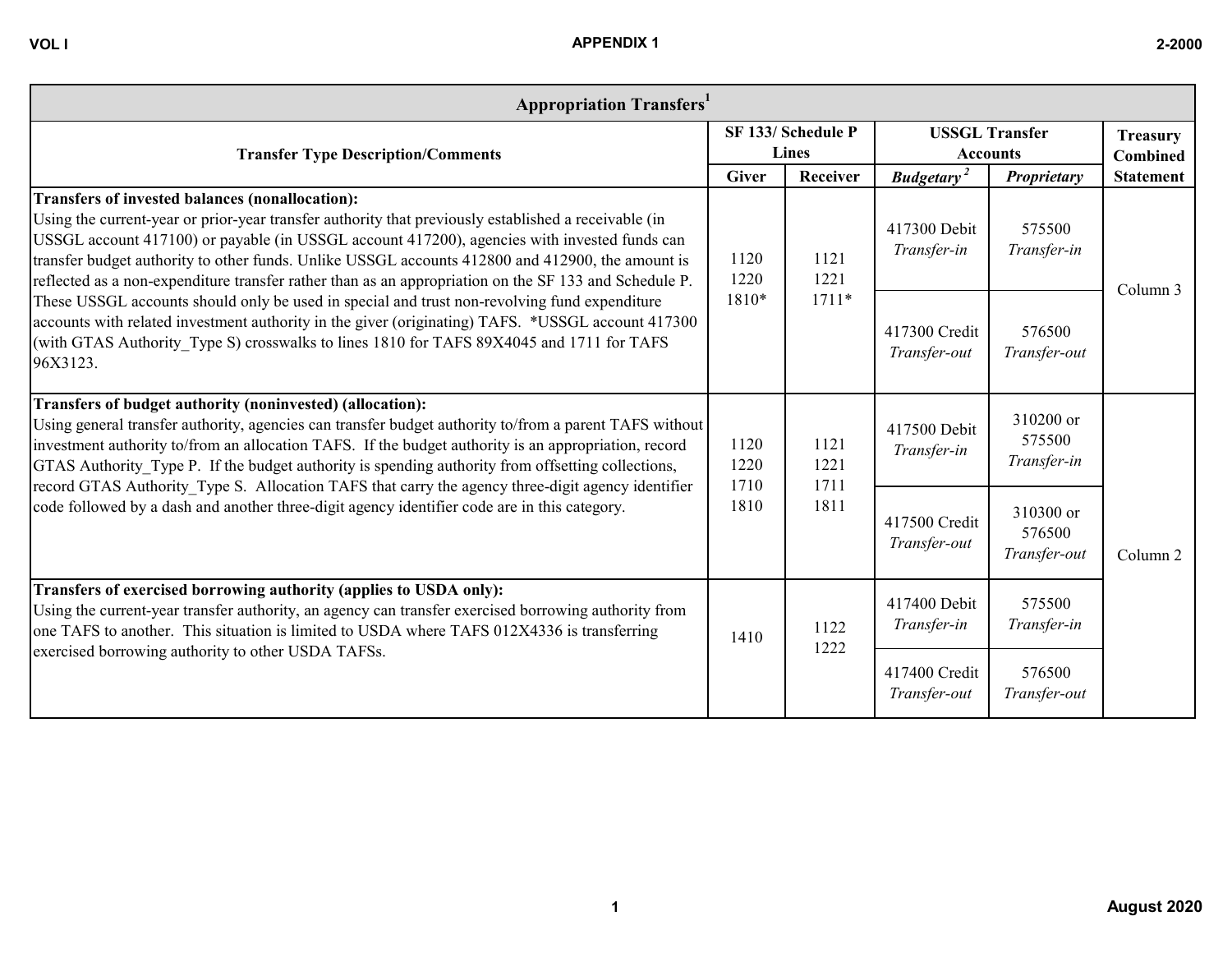| Repayable Advance Transfers <sup>1</sup>                                                                                                                                                                                                                                                                                                                                                                                  |              |                                    |                                          |                        |                                    |
|---------------------------------------------------------------------------------------------------------------------------------------------------------------------------------------------------------------------------------------------------------------------------------------------------------------------------------------------------------------------------------------------------------------------------|--------------|------------------------------------|------------------------------------------|------------------------|------------------------------------|
| <b>Transfer Type Description/Comments</b>                                                                                                                                                                                                                                                                                                                                                                                 |              | SF 133/ Schedule P<br><b>Lines</b> | <b>USSGL Transfer</b><br><b>Accounts</b> |                        | <b>Treasury</b><br><b>Combined</b> |
|                                                                                                                                                                                                                                                                                                                                                                                                                           | <b>Giver</b> | Receiver                           | <b>Budgetary</b>                         | Proprietary            | <b>Statement</b>                   |
| <b>Transfers of repayable advances (applies to DOL, HHS, and USDA only)</b> : Using the current-year<br>or prior-year transfer authority that previously established a receivable (in USSGL account 412600) or<br>payable (in USSGL account 412700), agencies with specific invested funds can transfer repayable<br>advances from a specific agency general fund expenditure account to a special or trust non-revolving | 1200         | 1400                               | 412800<br>Transfer-in                    | 310200<br>Transfer-in  | Column 3                           |
| fund expenditure account.                                                                                                                                                                                                                                                                                                                                                                                                 | 1422         | 1200                               | 412900<br>Transfer-out                   | 310300<br>Transfer-out |                                    |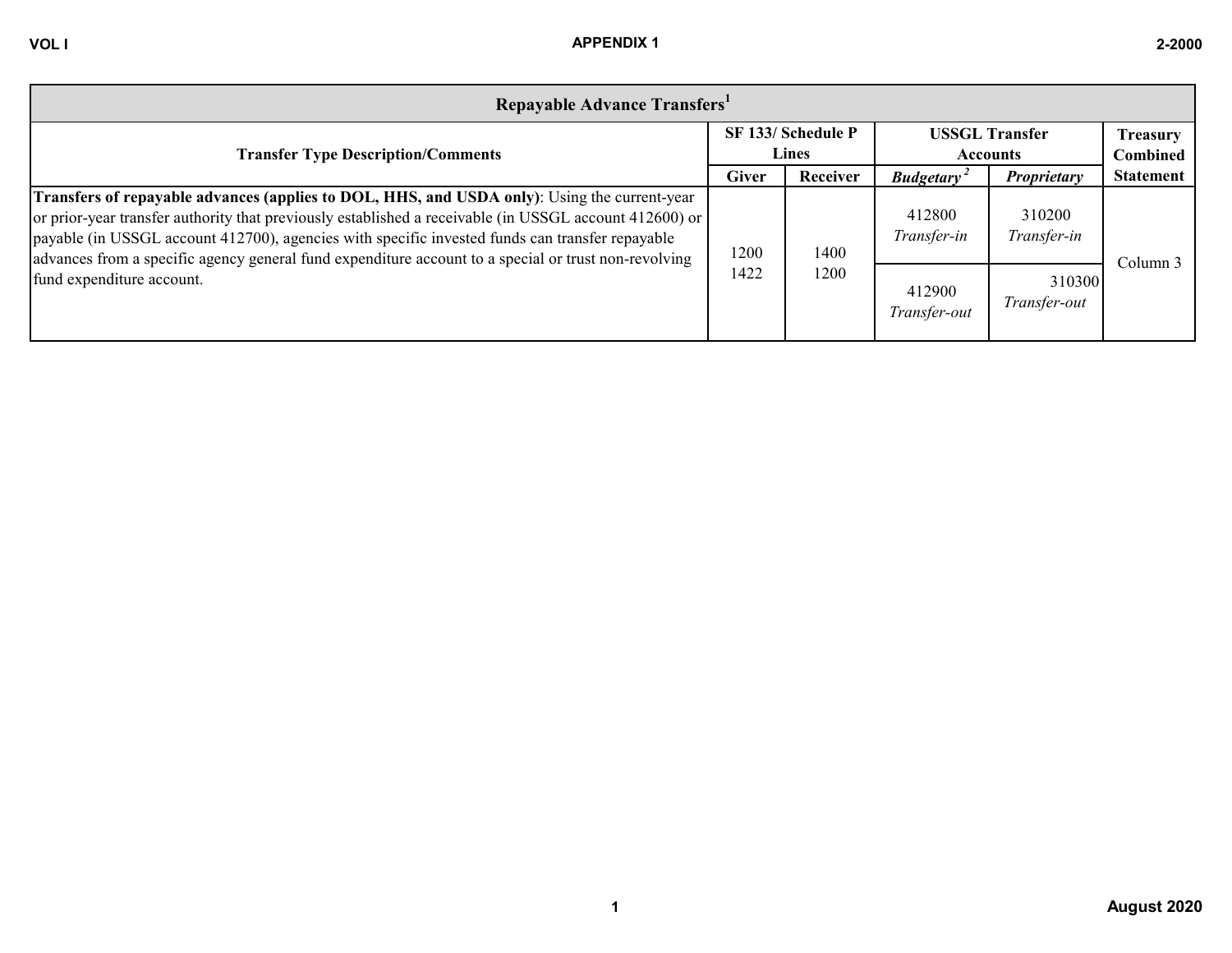| <b>Balance Transfers</b>                                                                                                                                                                                                                                                                                                                                                                                                                                         |                                    |                                                                      |                                          |                                     |                                     |          |
|------------------------------------------------------------------------------------------------------------------------------------------------------------------------------------------------------------------------------------------------------------------------------------------------------------------------------------------------------------------------------------------------------------------------------------------------------------------|------------------------------------|----------------------------------------------------------------------|------------------------------------------|-------------------------------------|-------------------------------------|----------|
| <b>Transfer Type Description/Comments</b>                                                                                                                                                                                                                                                                                                                                                                                                                        | SF 133/ Schedule P<br><b>Lines</b> |                                                                      | <b>USSGL Transfer</b><br><b>Accounts</b> |                                     | <b>Treasury</b>                     |          |
| <b>REQUIREMENT</b> – When a receiver TAFS is returning funds to the giver (originating) TAFS, the<br>Comment Field must include "Return of Funds" and the CARS control number for that initial transfer<br>transaction.                                                                                                                                                                                                                                          | <b>Giver</b>                       | Receiver                                                             | <b>Budgetary</b> <sup>2</sup>            | Proprietary                         | <b>Combined</b><br><b>Statement</b> |          |
| <b>Unobligated Balances</b>                                                                                                                                                                                                                                                                                                                                                                                                                                      |                                    |                                                                      |                                          |                                     |                                     |          |
| Transfers of balances (noninvested) (allocation):<br>Using general transfer authority, agencies can transfer unobligated prior-year balances to/from a parent<br>TAFS without investment authority to/from an allocation TAFS. If the unobligated prior-year balances<br>are derived from an appropriation, record GTAS Authority Type P. If the unobligated prior-year<br>balances are derived from spending authority from offsetting collections, record GTAS | 1010                               | 417600 Debit<br>Transfer-in<br>1011<br>417600 Credit<br>Transfer-out | 310200 or<br>575500<br>Transfer-in       |                                     |                                     |          |
| Authority Type S. Allocation TAFS that carry the agency three-digit agency identifier code followed<br>by a dash and another three-digit agency identifier code are in this category.                                                                                                                                                                                                                                                                            |                                    |                                                                      |                                          | 310300 or<br>576500<br>Transfer-out |                                     |          |
| <b>Transfers of balances (noninvested) (nonallocation) TAFS:</b><br>Using the transfer authority that was enacted prior to the current year, agencies can transfer<br>unobligated prior-year balances from unexpired "multi-year" and "X" year TAFS; these transfers do<br>not extend obligational availability. If the unobligated prior-year balances are derived from an                                                                                      | 1010<br>1120<br>1220               | 1011                                                                 |                                          | 419000 Debit<br>Transfer-in         | 310200 or<br>575500<br>Transfer-in  | Column 3 |
| appropriation, record GTAS Authority Type P. If the unobligated prior-year balances are derived<br>from spending authority from offsetting collections, record GTAS Authority Type S.                                                                                                                                                                                                                                                                            |                                    |                                                                      |                                          | 419000 Credit<br>Transfer-out       | 310300 or<br>576500<br>Transfer-out |          |
| Transfer of balances - legislative change of purpose:<br>Use to transfer unobligated prior-year balances between unexpired TAFSs resulting from legislation<br>that changes the purposes for which the funds were originally appropriated. This transfer is displayed<br>as a budget authority transfer on the SF 133/Schedule P. If the unobligated prior-year balances are                                                                                     |                                    | 1121<br>1221                                                         | 419300 Debit<br>Transfer-in              | 310200 or<br>575500<br>Transfer-in  |                                     |          |
| derived from an appropriation, record GTAS Authority Type P. If the unobligated prior-year balances<br>are derived from spending authority from offsetting collections, record GTAS Authority Type S.                                                                                                                                                                                                                                                            | 1710<br>1810                       | 1711<br>1811                                                         | 419300 Credit<br>Transfer-out            | 310300 or<br>576500<br>Transfer-out |                                     |          |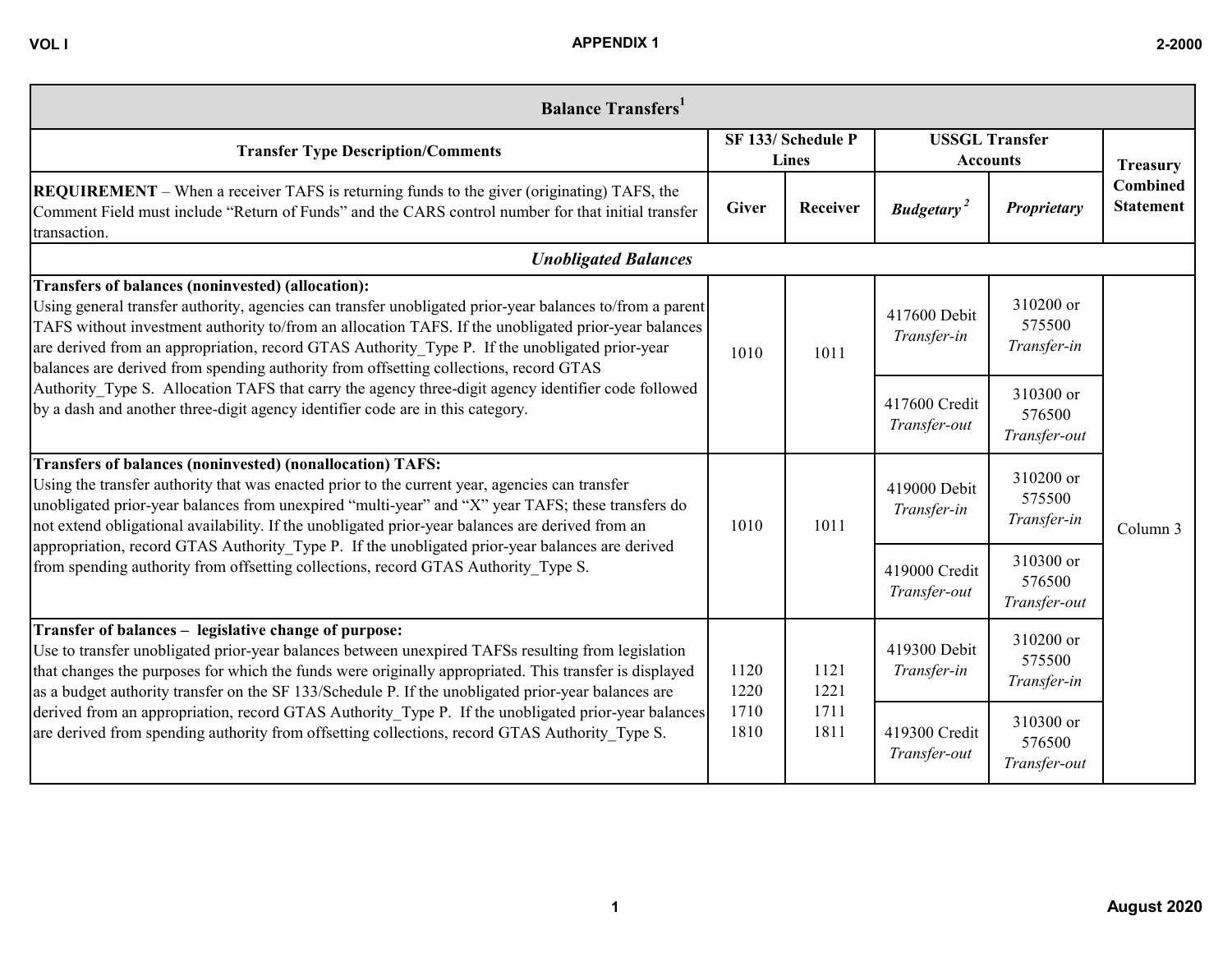| ×<br>I<br>. .<br>v |  |
|--------------------|--|
|                    |  |

| VOL I | <b>APPENDIX 1</b> | 2-2000 |
|-------|-------------------|--------|
|       |                   |        |
|       |                   |        |

| Transfer from expired to unexpired TAFS (extensions of authority other than<br>reappropriations):<br>Using the transfer authority that was enacted prior to the current year, agencies can transfer<br>unobligated prior-year balances from an expired TAFS to an unexpired TAFS. If the authority is<br>provided by a standing provision of law enacted before or a provision enacted in the same law that                                                             |                        |      | 419100 Debit<br>Transfer-in<br>"Unexpired<br>TAFS"   | 310200 or<br>575500<br>Transfer-in  |          |
|-------------------------------------------------------------------------------------------------------------------------------------------------------------------------------------------------------------------------------------------------------------------------------------------------------------------------------------------------------------------------------------------------------------------------------------------------------------------------|------------------------|------|------------------------------------------------------|-------------------------------------|----------|
| provided the budget authority, then the extension of availability is treated as an unobligated prior-year<br>balance transfer. Note: If the transfer authority legislation is enacted after the law that provided the<br>budget authority and the transfer occurs in the year the legislation is enacted, then the extension of<br>availability for expired funds is treated as a reappropriation. Refer to USSGL account 439000.                                       | 1012                   | 1012 | 419100 Credit<br>Transfer-out<br>"Expired<br>TAFS"   | 310300 or<br>576500<br>Transfer-out |          |
| Transfer from unexpired to expired TAFS (applies to DoD only):<br>Using the transfer authority that was enacted prior to the current year, agencies can transfer<br>unobligated prior-year balances from an unexpired TAFS to an expired TAFS. Use to transfer<br>amounts of unexpired unobligated prior-year balances transferred out of an unexpired TAFS to an<br>expired TAFS pursuant to specific statutory authority (for example, foreign currency valuations in | 1012                   | 1012 | 419200 Debit<br>Transfer-in<br>"Expired<br>TAFS"     | 310200 or<br>575500<br>Transfer-in  |          |
| expired TAFS).                                                                                                                                                                                                                                                                                                                                                                                                                                                          |                        |      | 419200 Credit<br>Transfer-out<br>"Unexpired<br>TAFS" | 310300 or<br>576500<br>Transfer-out | Column 3 |
| Transfers of balances - expired to expired:<br>Use to transfer unobligated prior-year balances between two expired TAFSs. Examples include when<br>it is required that an expired recipient TAFS return unobligated authority back to the originating<br>TAFS, which also is expired.                                                                                                                                                                                   | NA                     | 1011 | 419600 Debit<br>Transfer-in                          | 310200 or<br>575500<br>Transfer-in  |          |
|                                                                                                                                                                                                                                                                                                                                                                                                                                                                         | 1010                   | NA   | 419700 Credit<br>Transfer-out                        | 310300 or<br>576500<br>Transfer-out |          |
| Transfer of canceled authority (invested balances):<br>At the end of the fifth expired fiscal year, return canceling unobligated prior-year balances in a special<br>or trust non-revolving fund expenditure accounts to the invested special or trust non-revolving fund<br>expenditure account from which the amount was originally derived. *Lines 1950 and 1954 are<br>Schedule P Memorandum lines only.                                                            | 1030<br>1950*<br>1954* | NA   | 435600                                               | 576500                              |          |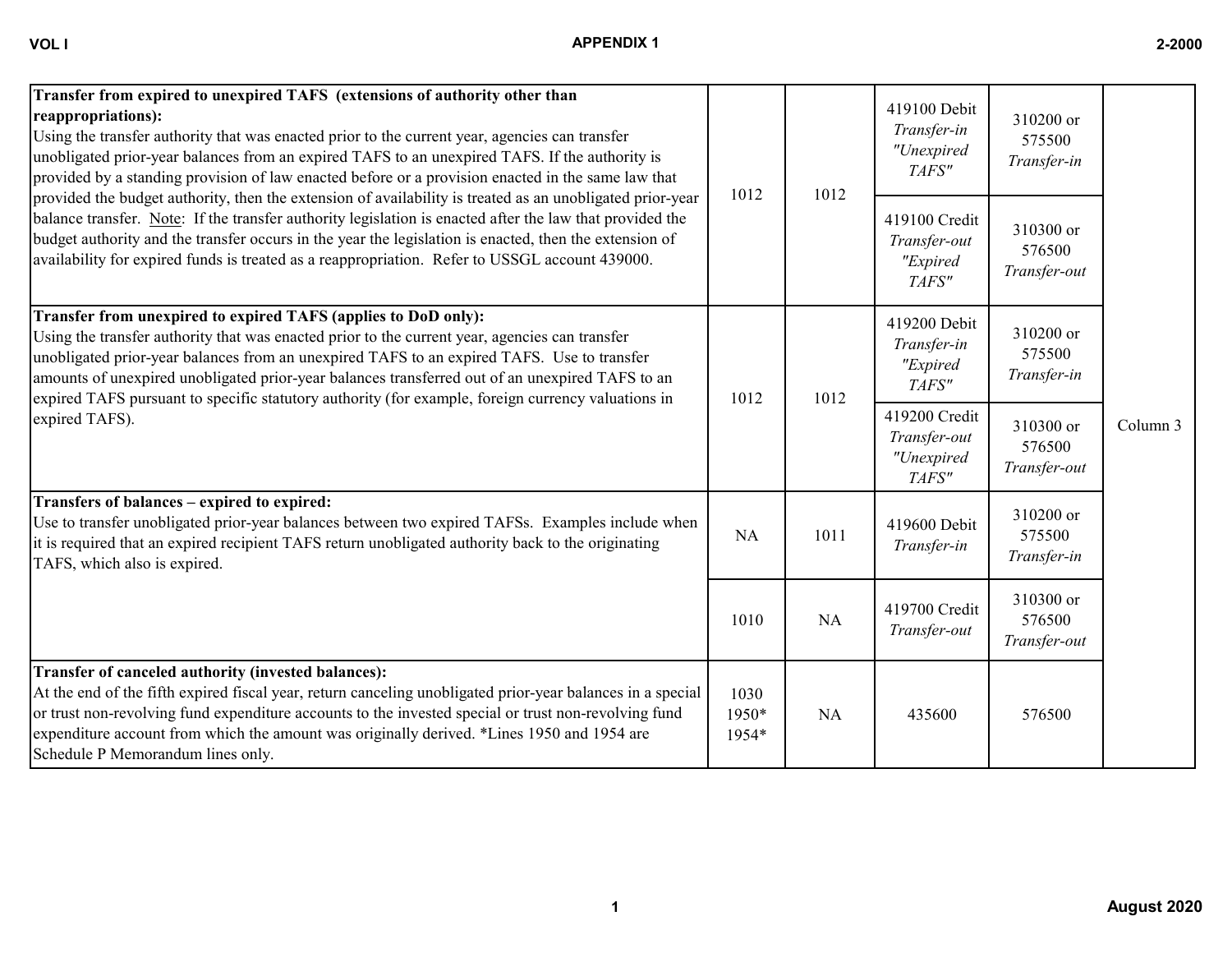| <b>Balance Transfers</b>                                                                                                                                                                                                                                                                                                               |                             |          |                                          |                                     |                                     |  |
|----------------------------------------------------------------------------------------------------------------------------------------------------------------------------------------------------------------------------------------------------------------------------------------------------------------------------------------|-----------------------------|----------|------------------------------------------|-------------------------------------|-------------------------------------|--|
| <b>Transfer Type Description/Comments</b>                                                                                                                                                                                                                                                                                              | SF 133/ Schedule P<br>Lines |          | <b>USSGL Transfer</b><br><b>Accounts</b> |                                     | <b>Treasury</b>                     |  |
| <b>REQUIREMENT</b> – When a receiver TAFS is returning funds to the giver (originating) TAFS, the<br>Comment Field must include "Return of Funds" and the CARS control number for that initial transfer<br>transaction.                                                                                                                | <b>Giver</b>                | Receiver | <b>Budgetary</b> <sup>2</sup>            | Proprietary                         | <b>Combined</b><br><b>Statement</b> |  |
| <b>Obligated Balances</b>                                                                                                                                                                                                                                                                                                              |                             |          |                                          |                                     |                                     |  |
| Transfer of unpaid, undelivered orders:<br>Use to transfer the amount of goods/services ordered and obligated from one TAFS to another TAFS<br>that have not been received and not prepaid or advanced at the time of the transfer. These non-<br>expenditure transfers are rare (e.g., major agency reorganization).                  |                             |          | 483100<br><b>Undelivered</b>             | 310200 or<br>575500<br>Transfer-in  |                                     |  |
| Transfer of unpaid, delivered orders:<br>Use to transfer amounts in USSGL accounts 483100, "Undelivered Orders - Obligations Transferred,<br>Unpaid" and 493100, "Delivered Orders - Obligations Transferred, Unpaid," from one TAFS to<br>another TAFS. These non-expenditure transfers are rare (e.g., major agency reorganization). | 3030                        | 3031     | 493100<br><b>Delivered</b>               | 310300 or<br>576500<br>Transfer-out | Column 3                            |  |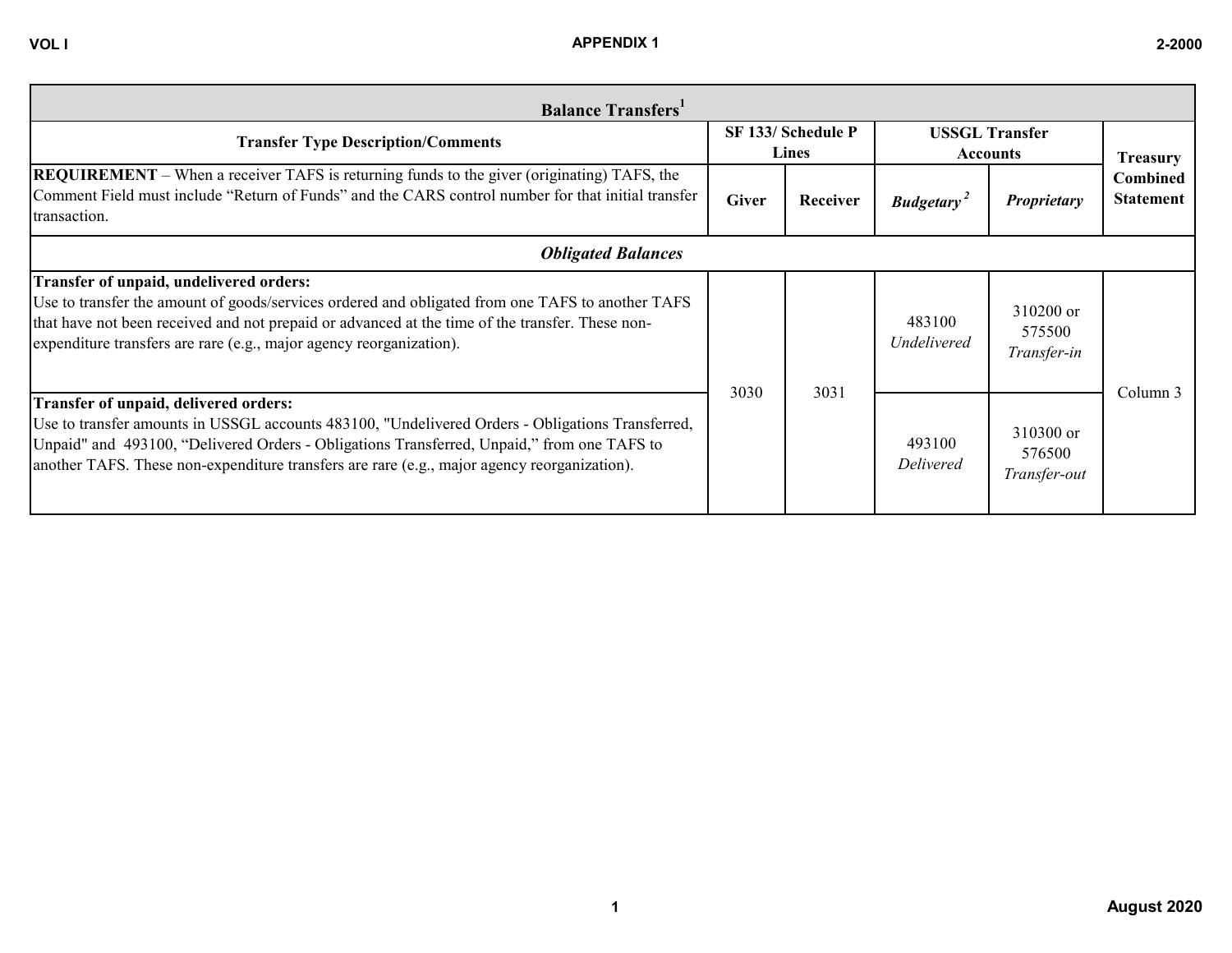## **VOL I APPENDIX 1 2-2000**

| <b>Transfer to General Fund Receipt Accounts'</b>                                                                                                                                                                                                                                                                                                                                                                                          |                                           |          |                               |                        |                                                 |                                          |  |
|--------------------------------------------------------------------------------------------------------------------------------------------------------------------------------------------------------------------------------------------------------------------------------------------------------------------------------------------------------------------------------------------------------------------------------------------|-------------------------------------------|----------|-------------------------------|------------------------|-------------------------------------------------|------------------------------------------|--|
| <b>Transfer Type Description/Comments</b>                                                                                                                                                                                                                                                                                                                                                                                                  | SF 133/ Schedule P<br><b>Lines</b>        |          |                               |                        |                                                 | <b>USSGL Transfer</b><br><b>Accounts</b> |  |
| <b>REQUIREMENT</b> – Entities must use their three-digit agency identifier code in front of all General<br>Fund receipt account TAS when returning fund balance to the General Fund of the U.S. Government.                                                                                                                                                                                                                                | <b>Giver</b>                              | Receiver | <b>Budgetary</b> <sup>2</sup> | <b>Proprietary</b>     | <b>Treasury</b><br>Combined<br><b>Statement</b> |                                          |  |
| Capital transfers of spending authority from offsetting collections in general or revolving fund<br>expenditure accounts that transfer capital investments of the United States or earnings for credit<br>to designated capital transfer TAS:<br>Capital transfers include the repayment of capital investment and payment of dividends or earnings to                                                                                     | 1720<br>1820                              | NA       | 415100<br>Current Year        | 576600<br>Transfer-out | Column 5                                        |                                          |  |
| the General Fund of the U.S. Government. Transfers of this nature are between general or revolving<br>fund expenditure account TAFS and the following general fund receipt account TAS: 1613, 1614,<br>2813, or 2814. Agencies may transfer current-year or prior-year authority. For USSGL account<br>415200, record GTAS Authority Type S.                                                                                               | 1022                                      |          | 415200<br>Prior Year          |                        |                                                 |                                          |  |
| Capital transfers of appropriations derived from the General Fund of the U.S. Government (in<br>general or special fund expenditure accounts) or special fund receipts (in special fund<br>expenditure account) that transfer capital investments of the United States or earnings for credit<br>to designated capital transfer TAFS:                                                                                                      | 1140<br>1240                              |          | 415100<br>Current Year        |                        |                                                 |                                          |  |
| Capital transfers include the repayment of capital investment and payment of dividends or earnings to<br>the General Fund of the U.S. Government. Transfers of this nature are between revolving fund<br>expenditure account TAFS and the following general fund receipt account TAS: 1613, 1614, 2813, or<br>2814. Agencies may transfer current-year or prior-year authority. For USSGL account 415200, record<br>GTAS Authority Type P. | <b>NA</b><br>415200<br>1022<br>Prior Year |          | 576600<br>Transfer-out        |                        |                                                 |                                          |  |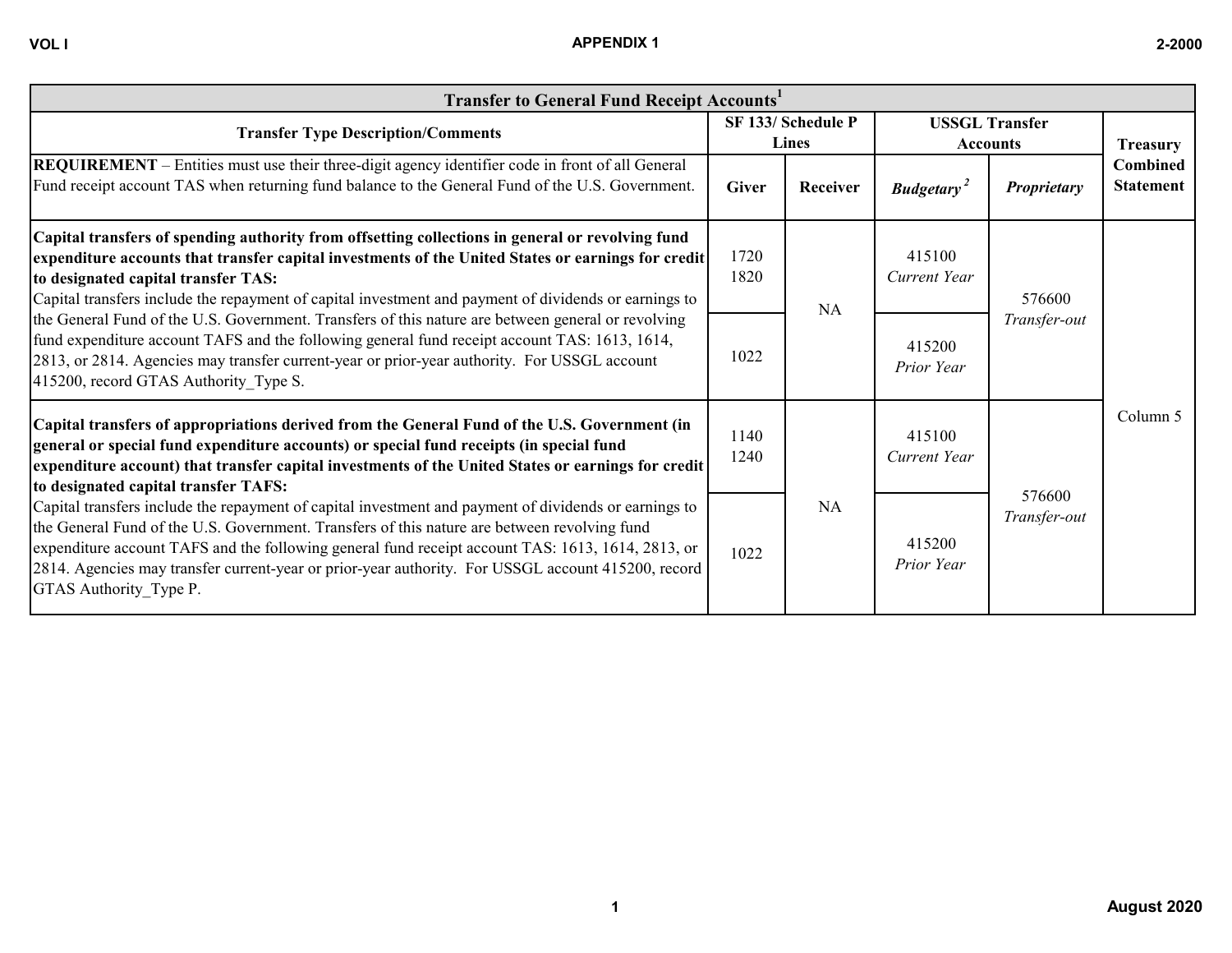| ſ | ı |
|---|---|
|   |   |

| Permanent reductions (i.e. account specific rescissions, across the board rescissions, or<br>sequestration) derived from spending authority from offsetting collections and returned to the<br><b>General Fund of the U.S. Government:</b><br>Permanent reductions in unexpired TAFS derived spending authority of offsetting collections are<br>returned to the general fund receipt account TAS 3240 (Spending Authority from Offsetting<br>Collections Returned to the General Fund of the U.S. Treasury). For USSGL account 415200, record<br>GTAS Authority Type S.                                                                                                                                                                                                                                                                                                                                                                                                                                                                                                            | 1721<br>1821                                 | NA | 439200<br>Current Year                         | 576500<br>Transfer-out |          |
|-------------------------------------------------------------------------------------------------------------------------------------------------------------------------------------------------------------------------------------------------------------------------------------------------------------------------------------------------------------------------------------------------------------------------------------------------------------------------------------------------------------------------------------------------------------------------------------------------------------------------------------------------------------------------------------------------------------------------------------------------------------------------------------------------------------------------------------------------------------------------------------------------------------------------------------------------------------------------------------------------------------------------------------------------------------------------------------|----------------------------------------------|----|------------------------------------------------|------------------------|----------|
|                                                                                                                                                                                                                                                                                                                                                                                                                                                                                                                                                                                                                                                                                                                                                                                                                                                                                                                                                                                                                                                                                     | 1230<br>1722                                 |    | 439300<br>Prior year                           |                        |          |
| Permanent reductions (i.e. account specific rescissions, across the board rescissions, or<br>sequestration) derived from special or non-revolving trust fund receipts returned to the General<br>Fund of the U.S. Government:<br>Permanent reductions in unexpired TAFS derived from available or unavailable ("unappropriated")<br>special or trust non-revolving fund receipts are returned to the following general fund receipt account<br>TAS: 3230 (Special and Trust Fund Proprietary Receipts Returned to the General Fund of the U.S.<br>Treasury), 3231 (Special and Trust Fund Governmental Receipts Returned to the General Fund of the<br>U.S. Treasury), 3232 (Special and Trust Fund Intrafund Receipts Returned to the General Fund of the<br>U.S. Treasury), 3233 (Special and Trust Fund Offsetting Governmental Receipts Returned to the<br>General Fund of the U.S. Treasury), or 3234 (Special and Trust Fund Interfund Receipts Returned to<br>the General Fund of the U.S. Treasury). For USSGL accounts 439200 and 439300, record GTAS<br>Authority Type P. | 1130<br>1174<br>1230<br>1274<br>1131<br>1230 | NA | 439200<br>Current Year<br>439300<br>Prior year | 576500<br>Transfer-out | Column 5 |
| Permanent reductions (i.e. account specific rescissions, across the board rescissions, or<br>sequestration) originally derived from the General Fund of the U.S. Government and<br>subsequently transferred via a Non-Expenditure Transfer (NET) to another TAFS for<br>permanent reduction:<br>Permanent reductions in unexpired TAFS received via a NET but originally derived from the General<br>Fund of the U.S. Government are returned to the following general fund receipt account TAS: 3241<br>(Monies Derived from the General Fund Returned to the General Fund of the U.S. Treasury).<br>Agencies may transfer current year or prior year authority. For USSGL accounts 439200 and 439300,<br>record GTAS Authority Type P.                                                                                                                                                                                                                                                                                                                                            | 1130<br>1174<br>1230<br>1274                 | NA | 439200<br>Current Year                         | 576500<br>Transfer-out |          |